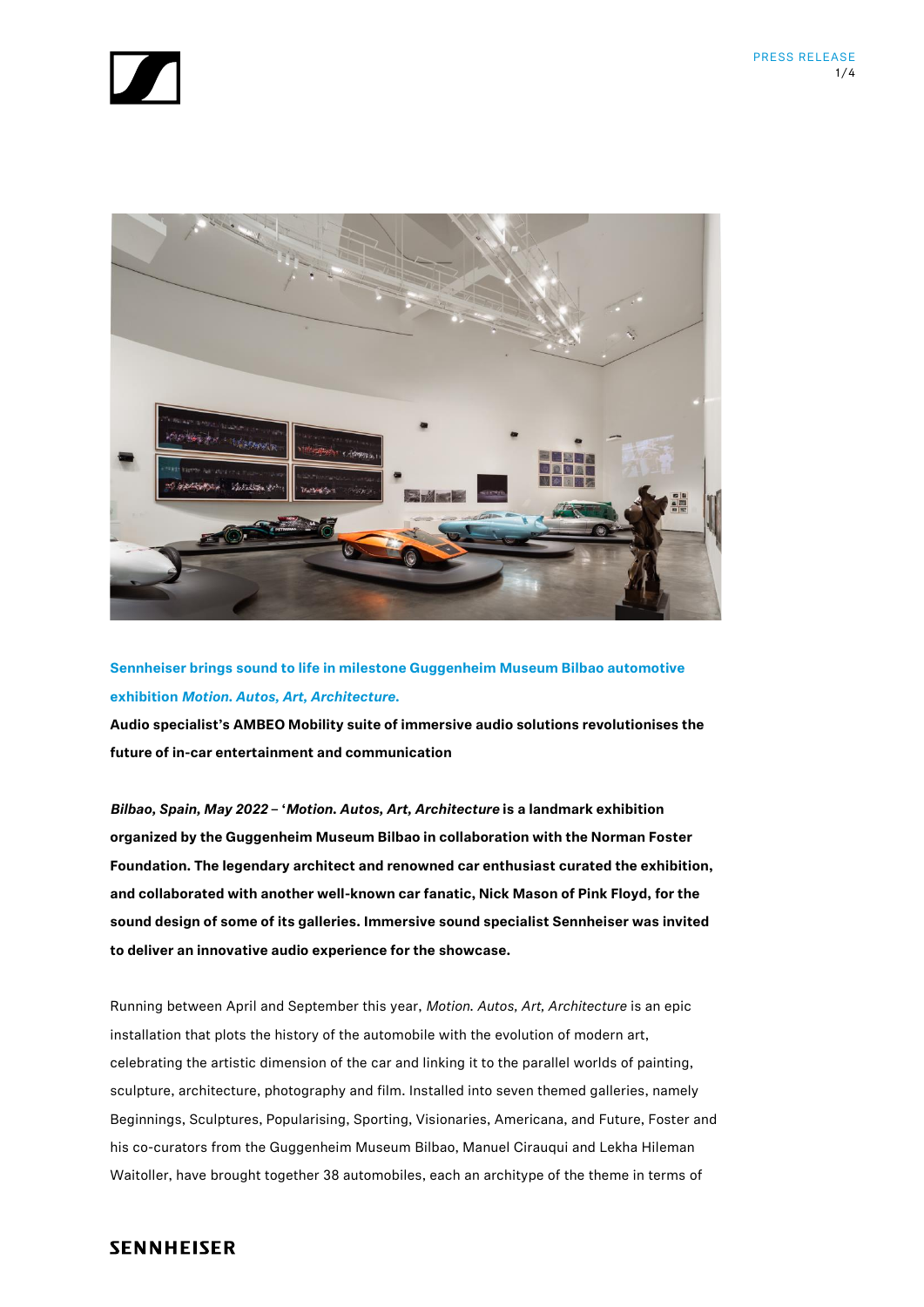

beauty, rarity, technical progress and a vision of the future: alongside an outstanding selection of masterworks from modern and contemporary artists and architects.

"These are extraordinarily beautiful objects, and they co-exist at an equal level with great works of art and architecture," Foster declared to the press at the opening of the exhibition. "There's a cultural synergy and that is against the silo mentality where we think of something as fine art and these objects as just a kind of car."



'MOTION. Autos, Art, Architecture' is an epic installation that plots the history of the automobile with the evolution of modern art

Sennheiser was invited to partner with the exhibition, alongside other automotive industry partners, including Iberdrola, Volkswagen Group and Cadillac, due to its expertise in the automotive arena via its AMBEO Mobility division. AMBEO Mobility comprises Sennheiser's suite of immersive audio solutions, which the company is actively developing to revolutionise the future of in-car entertainment and communication.

One of the exhibition's sections is a dedicated learning spaces as part of the Guggenheim Museum's Didaktika project, which designs educational content and activities to complement its exhibitions. Musician, Nick Mason, who also owns one of the iconic cars on display, was approached to conceptualise the soundscape in this area of the exhibit, additionally to having given the sound to a contemporary racing vehicle on display in the Visionaires hall at racetrack sound levels played back immersively.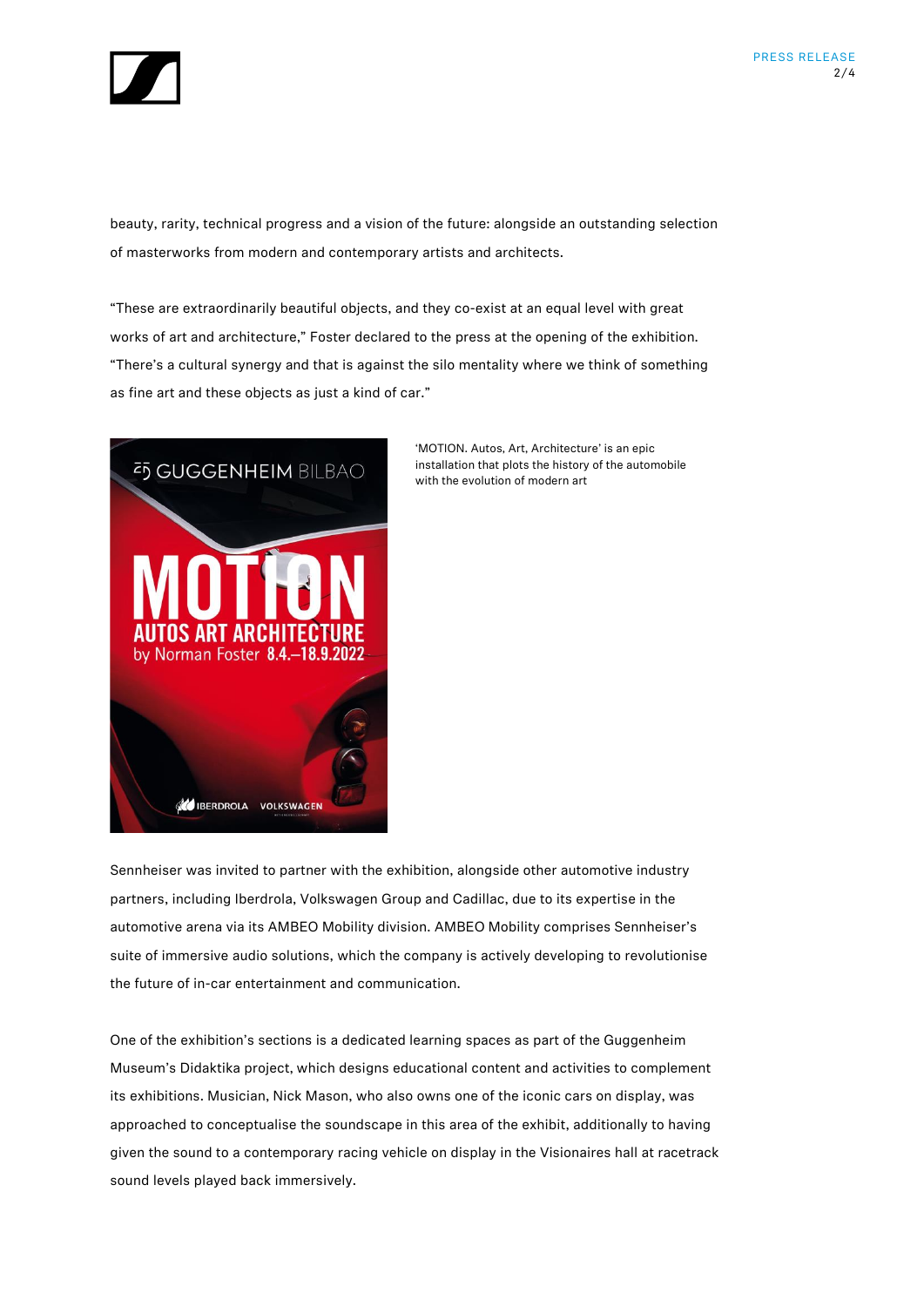

Two of the exhibition's halls are dedicated learning spaces as part of the Guggenheim Museum's Didaktika project, which designs educational content and activities to complement its exhibitions.



In the Didaktika galley, Mason's concept was to present a linear timeline of the automobiles shown throughout the exhibition, selecting and recording the sound of ten engines from the most iconic and representative cars in the collection. To compose and enable the soundtrack, Nick Mason and his team at Ten Tenths selected and recorded cars in motion, and and partnered with Sennheiser to bring to life the vision of an emotion-rich, realistic sound experience powered by immersive audio technology and expertise.

The finished piece is evocatively played along the length of the corridor that fittingly leads to the Future gallery, where worldwide schools of design and architecture are presenting their visionary automotive concepts, with the support of AIC-Automotive Intelligence Center, a European centre for the generation of value for the automotive sector to address the challenges of the 21st century.

"The composition gives a voice to some of the world's most forward-thinking cars in automotive history, portraying the evolution of automotive engine sounds over time," explains Johannes Kares, sound engineer at Sennheiser. "Neumann speakers were selected for their compact and invisible design, and their intimate and immersive audio quality, which was the perfect fit for this installation."